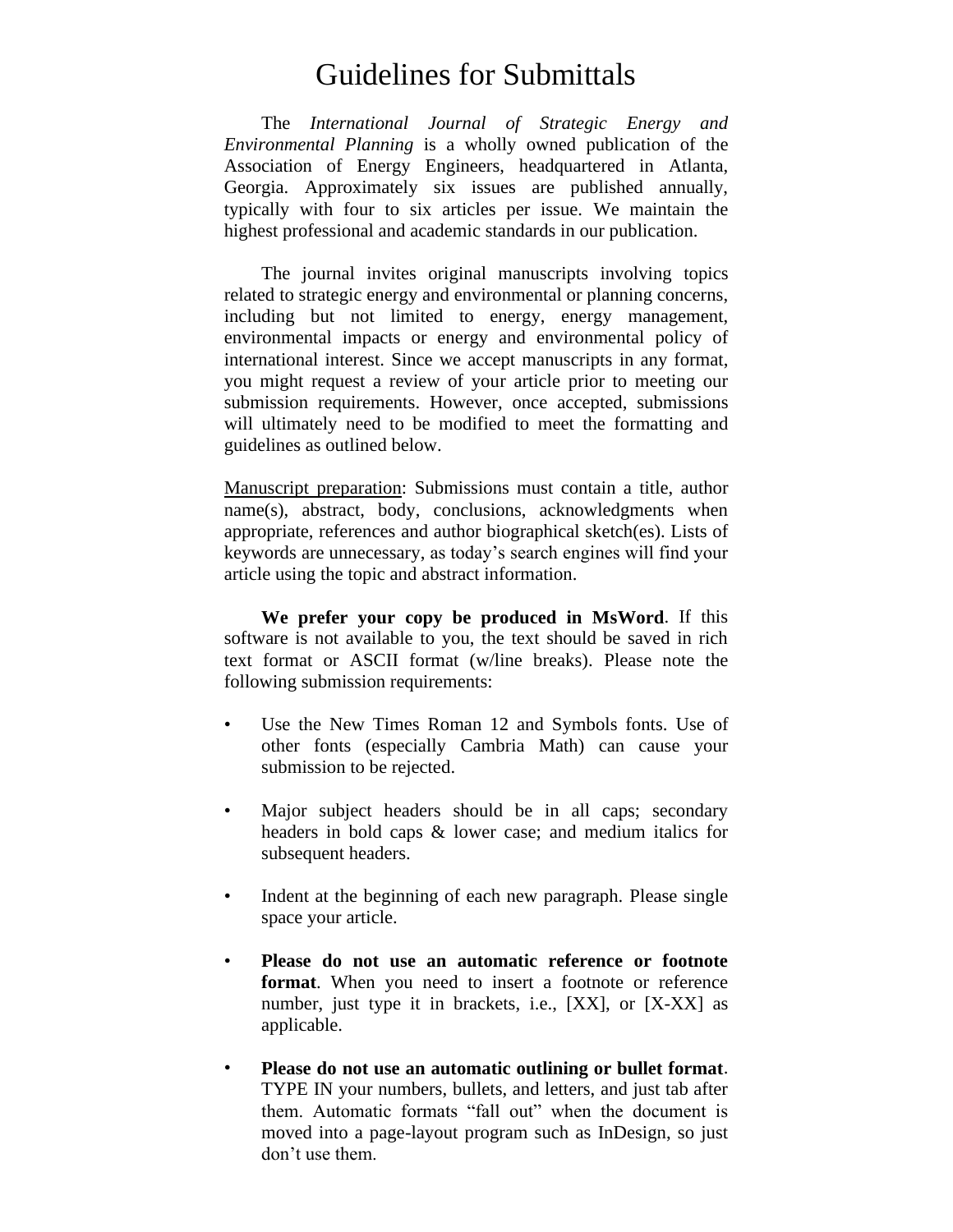- Equations must be in perfect order and capable of high resolution when converted to PDF formats. Do not use imported equations from menus in MsWord.
- When using an acronym such as VSD, spell out its first occurrence in your text; e.g., "variable speed drive (VSD)." Capitalize only the acronym (unless using a proper name).

When submitting your article, also include a PDF copy in your email. All graphics must of high resolution (400-600 dpi).

Title: The title should express the main point of the article and list the full names of all authors below.

Abstract: An abstract at the beginning should summarize the article and highlight significant new information and conclusions.

Introduction: The introduction should outline the issue, its significance, and how it is approached in the main body of the manuscript.

Main body of the manuscript: This section develops the thought of the article. A good article normally presents the results with text, tables, and perhaps illustrations.

Conclusions: A summary should state conclusions, final comments, and any necessary qualifications. Suggestions for further research might be appropriate here.

References: A bibliography should list all references in the order of appearance in the text. References usually show author name, title of article/book, publishing company, location and date. Do not abbreviate journal names in the references. Remove underscores, hyperlinks, and italics when web addresses are used and note website access dates (e.g., http://www.somewebstite.com, accessed 25 May 2021). Example of reference formatting:

- [1] Mendis, N. and Perera, N. (2006). Energy audit: a case study. *Information and Automation*, pages 45-50.
- [2] U.S. Energy Information Administration (2018, July 24). International Energy Outlook 2018. https://www.eia.gov/pressroom/presentations/capuano\_0724201.pdf, accessed 9 April 2021.
- [3] Farrell, J. (2016, September 30). Report: Is bigger best in RE? https://ilsr.org/report-is-bigger-best, accessed 13 April 2021.
- [4] Kevkhishvili N., Jishkariani T. and Javshanashvili N. (2019). Peculiarities of the processes taking place in the liquid piston Stirling engine. *Energy*, 2(90). Georgia.